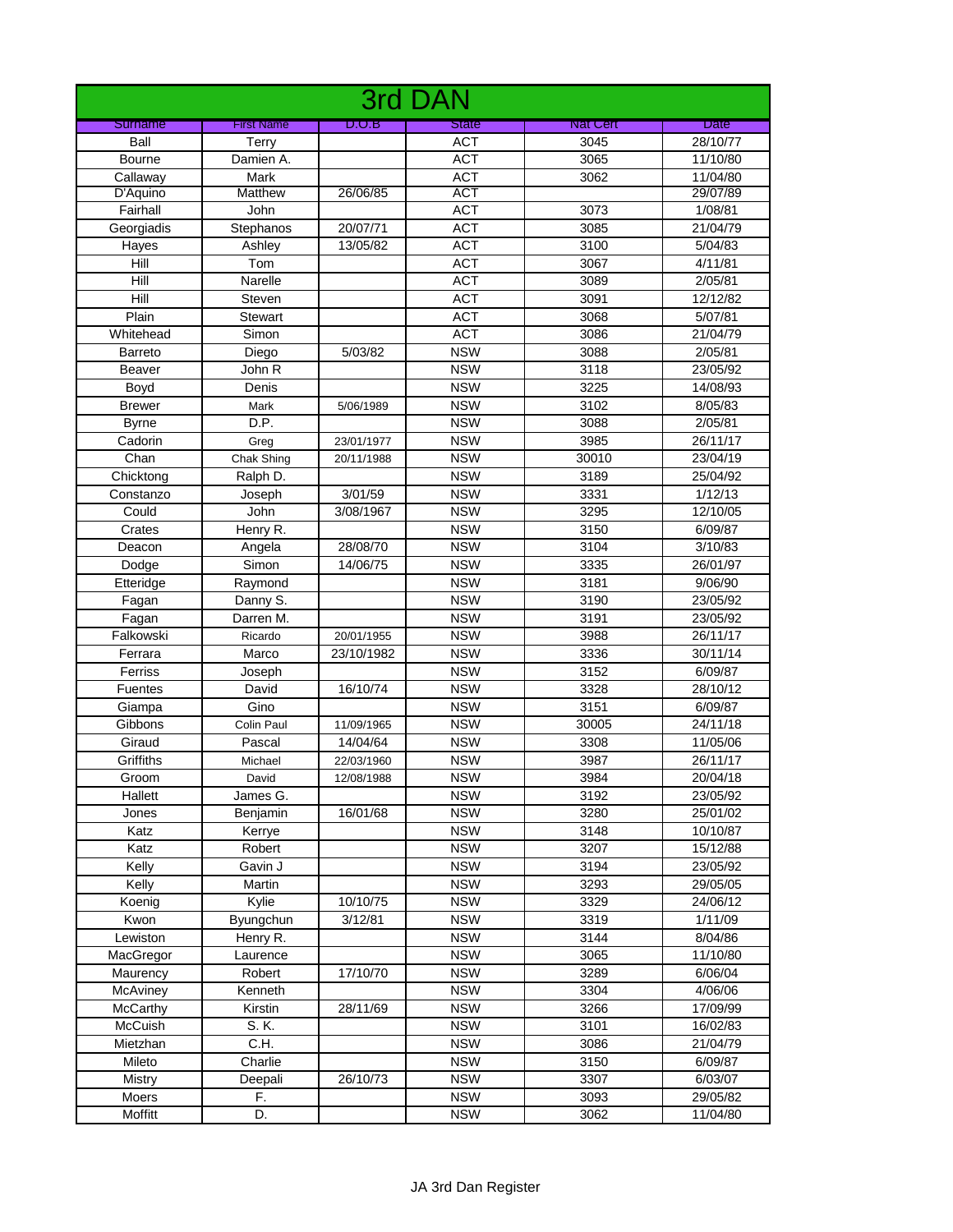| Moretti              | Shelly         | 4/12/64    | <b>NSW</b>      | 3296  | 17/09/99            |
|----------------------|----------------|------------|-----------------|-------|---------------------|
| Pavlinic             | <b>lvica</b>   | 28/08/1988 | <b>NSW</b>      | 3986  | 26/11/17            |
| Pepic                | Semir          | 25/09/72   | <b>NSW</b>      | 3292  | 29/05/05            |
| Phillips             | Paul           |            | <b>NSW</b>      | 3184  | 15/12/90            |
| Reardon              | Julie          |            | <b>NSW</b>      | 3183  | 6/10/90             |
| Ruijg                | J              |            | <b>NSW</b>      | 3067  | 4/11/81             |
| Sheedy               | Jim            |            | <b>NSW</b>      | 3045  | 28/10/77            |
| Sheedy               | Karin E.       |            | <b>NSW</b>      | 3089  | 2/05/81             |
| Spillane             | Keiran         | 17/04/72   | <b>NSW</b>      | 3337  | 30/11/14            |
| Thompson             | lan            |            | <b>NSW</b>      | 3168  | 17/10/89            |
| Trower               | Edward         |            | <b>NSW</b>      | 3166  | 25/06/89            |
| Velloza              | Joad           |            | <b>NSW</b>      | 3182  | 17/06/90            |
| $\overline{V}$ ercoe | Ray.F.         |            | <b>NSW</b>      | 3085  | 21/04/79            |
| Wakamatsu            | Ernest Takashi | 21/07/57   | <b>NSW</b>      | 3305  | 7/01/02             |
| White                |                |            | <b>NSW</b>      | 3090  | 25/05/82            |
| Willis               | John R.        |            | <b>NSW</b>      | 3149  |                     |
|                      | Keith          |            | <b>NSW</b>      |       | 6/09/87<br>29/05/05 |
| Young                | Heath          | 21/09/78   |                 | 3294  |                     |
| Yuldashev            | Aziz           | 2/02/1981  | <b>NSW</b>      | 30011 | 23/04/19            |
| <b>Bell</b>          | Darren         |            | <b>NT</b>       | 3264  | 16/02/99            |
| Craker               | Grant          |            | <b>NT</b>       | 3247  | 10/04/97            |
| Fisher               | Paul           |            | <b>NT</b>       | 3254  | 22/03/98            |
| Fong                 | <b>Bradley</b> | 10/06/74   | <b>NT</b>       | 3252  | 10/04/97            |
| Fong                 | Kelly          | 17/04/78   | $\overline{NT}$ | 3253  | 22/11/97            |
| Gardiner             | Sue            |            | <b>NT</b>       | 3244  | 3/01/1997           |
| McMahon              | Boyd           | 21/02/67   | <b>NT</b>       | 3251  | 20/11/97            |
| McMahon              | Michael        | 13/10/48   | <b>NT</b>       | 3258  | 5/01/1994           |
| Ronlund              | Luke           |            | <b>NT</b>       | 3197  | 11/12/92            |
| Andjelkovic          | Srdjan         | 21/03/1970 | QLD             | 3257  | 22/08/98            |
| <b>Banks</b>         | Gary           |            | QLD             | 3258  | 5/01/94             |
| <b>Barnes</b>        | Philip         | 6/03/58    | QLD             |       | 28/07/90            |
| <b>Bassett</b>       | Gary           | 29/01/59   | QLD             | 3258  | 3/08/1999           |
| Bekkeli              | J. E.          |            | QLD             | 3259  | 3/08/1999           |
| <b>Brown</b>         | Richie         |            | QLD             | 3260  | 15/03/99            |
| Conran               | Carl           | 29/11/1965 | QLD             |       | 29/07/90            |
| <b>DeVene</b>        | D.             |            | QLD             | 3265  | 23/10/99            |
| <b>Dickins</b>       | Andrew         | 6/10/64    | QLD             | 3267  | 26/09/99            |
| Duncan Dam JP        | Cliff          |            | QLD             | 3306  | 14/07/07            |
| Evans                | Graham         | 8/04/47    | QLD             | 3269  | 17/05/00            |
| Findlay              | Clark          |            | QLD             | 3270  | 13/11/67            |
| Giannikos            | Nicholas       |            | QLD             | 3276  | 10/01/2000          |
| Goldman              | Zelman         | 20/02/1948 | QLD             | 3272  | 26/11/00            |
| Hamashima            | Megumi         | 9/06/1992  | QLD             | 30016 | 29/10/2019          |
| Harvey               | John           | 9/03/1948  | QLD             | 3271  | 14/12/00            |
| Hosala               | <b>Milos</b>   | 14/11/75   | QLD             | 3273  | 26/11/00            |
| Lee                  | Graham         | 4/05/48    | QLD             | 3278  | 12/09/2001          |
| Leslie               | Lisa J.        |            | QLD             | 3281  | 20/04/2002          |
| Lynch                | <b>B.H.</b>    |            | QLD             | 3277  | 28/11/2001          |
| Manson               | Mark           |            | QLD             | 3280  | 25/01/02            |
| McNamara             | Robert John    | 14/07/61   | QLD             | 3255  | 4/09/1998           |
| <b>Michaelis</b>     | Karl           | 21/06/63   | QLD             | 3256  | 12/03/1998          |
| Michaelis            | Karl           | 21/06/63   | QLD             | 3286  | 30/03/1997          |
| <b>Mills</b>         | <b>Brian</b>   | 17/09/37   | QLD             | 3285  | 13/04/2002          |
| Mills                | <b>Brian</b>   | 17/09/37   | QLD             | 3287  | 31/08/2003          |
| Minehan              | Joe            |            | QLD             | 3282  | 9/12/2001           |
| Minhinnitt           | Raymond        |            | QLD             | 3291  | 27/08/2001          |
| Munday               | Stanley        |            | QLD             | 3283  | 1/12/2002           |
|                      | Zoltan         |            | QLD             | 3284  | 13/04/2002          |
| Nagy                 |                |            | QLD             | 3290  |                     |
| Nolan                | David          | 16/02/63   |                 |       | 19/12/2003          |
| Robertson            | Adrian         | 9/09/74    | QLD             | 3289  | 23/01/2003          |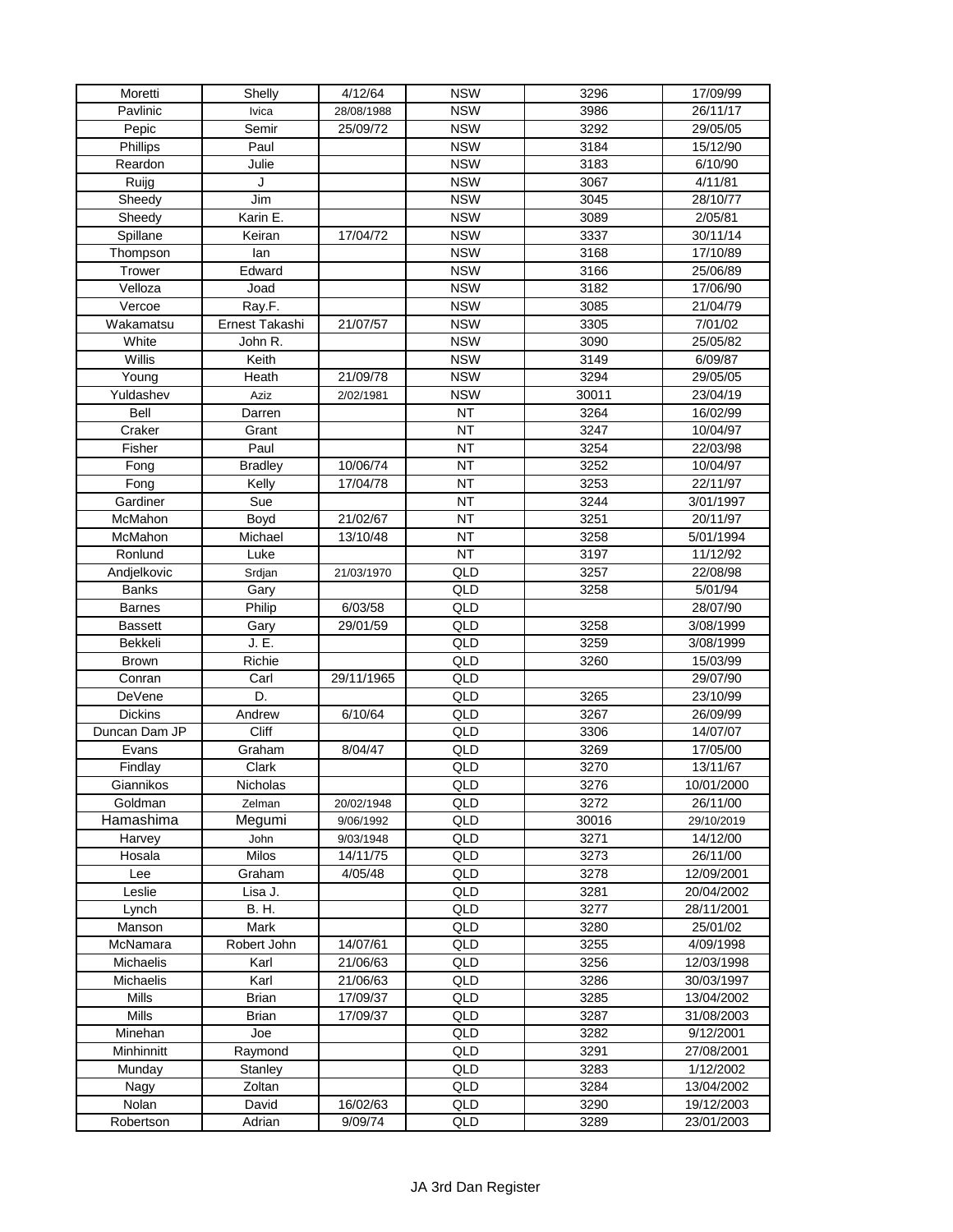| Scott                  | Derek           | 21/04/73             | QLD                     | 3289              | 6/06/04    |
|------------------------|-----------------|----------------------|-------------------------|-------------------|------------|
| Selby                  | J. E.           |                      | QLD                     | 3288              | 12/11/02   |
| Taylor                 | Lesley          |                      | QLD                     | 3292              | 12/10/1996 |
| Topp                   | Perry           | $\frac{1}{6}{10}/48$ | QLD                     | $30\overline{37}$ | 10/04/78   |
| Veitch                 | Rosemary T.     |                      | QLD                     | 3294              | 29/05/05   |
| Watson                 | Geoffrey        |                      | QLD                     | 3292              | 29/05/05   |
| Wright                 | Samuel          |                      | QLD                     | 3293              | 29/05/05   |
| <b>Barks</b>           | Anthony         | 21/06/64             | <b>SA</b>               | 3295              | 12/10/05   |
| <b>Bradbury</b>        | James           |                      | <b>SA</b>               | 3292              | 12/10/96   |
| <b>Bradbury</b>        | Stephen         | 14/03/50             | <b>SA</b>               | 3298              | 17/04/04   |
| Brown                  | Steven          | 4/04/86              | <b>SA</b>               | 3297              | 29/06/1990 |
| Chester                | Chelisa Marie   | $\sqrt{6}/01/73$     | $\overline{\text{SA}}$  | 3300              | 4/12/2006  |
| Clarke                 | Anthony Lawr.   | 19/06/61             | <b>SA</b>               | 3304              | 4/06/2006  |
| Forrester              | Vicki           |                      | <b>SA</b>               | 3299              | 1/03/03    |
| Hesketh                | Alan            | 20/02/1961           | <b>SA</b>               | 3307              | 6/03/07    |
| Hustig                 | Christine       | 12/04/54             | $\overline{\text{SA}}$  | 3300              |            |
| Miller                 | Marc            | 16/08/67             | <b>SA</b>               | 3302              | 6/12/1999  |
| Motoyama               | Masahiko        | 26/01/1972           | <b>SA</b>               | 3268              | 11/08/1999 |
| <b>Skanes</b>          | Mark Randall    | 9/08/62              | <b>SA</b>               | 30013             | 1/12/2019  |
| Smith                  | Scott           |                      | <b>SA</b>               | 30018             | 7/06/2020  |
| Turnbull               | Kieran          | 23/02/64             | <b>SA</b>               | 3311              | 15/12/2008 |
| Verma                  | Meera           | 24/08/58             | <b>SA</b>               | 3305              | 7/01/02    |
| Ackerley               | David           |                      | <b>TAS</b>              | 3308              | 11/05/06   |
| <b>Boultbee</b>        | Leonard         | 24/03/64             | <b>TAS</b>              | 3314              | 15/12/2008 |
|                        | Michael         |                      | <b>TAS</b>              | 3310              | 6/04/45    |
| <b>Briers</b><br>Chell | Raymond         |                      | <b>TAS</b>              | 3312              | 15/12/2008 |
| Claessens              |                 |                      | <b>TAS</b>              | 3296              | 22/10/99   |
| Dodd                   | Joseph<br>Jamie | 7/08/65              | <b>TAS</b>              | 3261              | 21/11/98   |
| Fankcombe              | Susan           |                      | <b>TAS</b>              | 3262              | 25/11/99   |
| Gillard                | Eric            |                      | <b>TAS</b>              | 3263              | 30/01/1999 |
| Gray                   | lan             |                      | <b>TAS</b>              | 3316              | 8/08/09    |
| Hjort                  | Terrence A.     |                      | <b>TAS</b>              | 3317              | 17/10/2009 |
| Jackson                | Thomas          |                      | <b>TAS</b>              | 3318              | 14/11/2009 |
| Kent                   | Raoul           |                      | <b>TAS</b>              | 3319              | 1/11/09    |
| Lampkin                | Dean            |                      | <b>TAS</b>              | 3290              | 29/03/2003 |
| Mackey                 | Nicholas        | 3/07/1971            | <b>TAS</b>              | 3215              | 6/03/93    |
| McDermott              | Phillip J.      |                      | <b>TAS</b>              | 3313              | 15/12/2008 |
| Montauban              | Theo            |                      | <b>TAS</b>              | 3309              | 29/03/2008 |
| O'Neill                | lan             |                      | <b>TAS</b>              | 3315              | 15/12/2008 |
| Palmer                 | Christopher     |                      | TAS                     | 3322              | 14/08/11   |
| Stanfield              | Michael         |                      | <b>TAS</b>              |                   | 6/12/97    |
| <b>Stones</b>          | Simon           |                      | <b>TAS</b>              | 3292              | 12/10/1996 |
| Tame                   | Colin           |                      | <b>TAS</b>              | 3321              | 15/05/11   |
| Taylor                 | Chris           |                      | <b>TAS</b>              | 3300              | 19/03/2005 |
| Taylor                 | William         |                      | <b>TAS</b>              | 3323              | 2/10/11    |
| Taylor                 | Peter           |                      | <b>TAS</b>              | 3324              | 9/12/2011  |
| Tolson                 | Barry           |                      | <b>TAS</b>              | 3320              | 15/05/11   |
| Turner                 | Raymond         |                      | <b>TAS</b>              | 3325              | 15/05/11   |
| Von Bibra              | Terry           | 13/02/71             | <b>TAS</b>              | 3009              | 1/04/70    |
| Wakamatsu              | Yutaka          | 13/05/1998           | <b>TAS</b>              | 3327              | 29/09/12   |
| Wakefield              | Terry           |                      | <b>TAS</b>              | 3328              | 28/10/12   |
| Walker                 | Ken             |                      | $\overline{\text{TAS}}$ | 3329              | 24/06/12   |
| Wedd                   | Robert          |                      | <b>TAS</b>              | 3330              | 21/08/13   |
| Willing                | Christopher     |                      | <b>TAS</b>              | 3331              | 1/12/13    |
| Willing                | Sharon          |                      | <b>TAS</b>              | 3332              | 4/10/2013  |
| Ansons                 | <b>Boris</b>    | 12/10/59             | <b>VIC</b>              | 3333              | 2/10/2013  |
| Arlove                 | Catherine       | 5/02/71              | <b>VIC</b>              | 3335              | 26/01/97   |
| Ashley                 | Stanley         | 5/06/1947            | <b>VIC</b>              | 3334              | 12/12/13   |
| Augustynek             | Marek           |                      | <b>VIC</b>              | 3336              | 19/01/15   |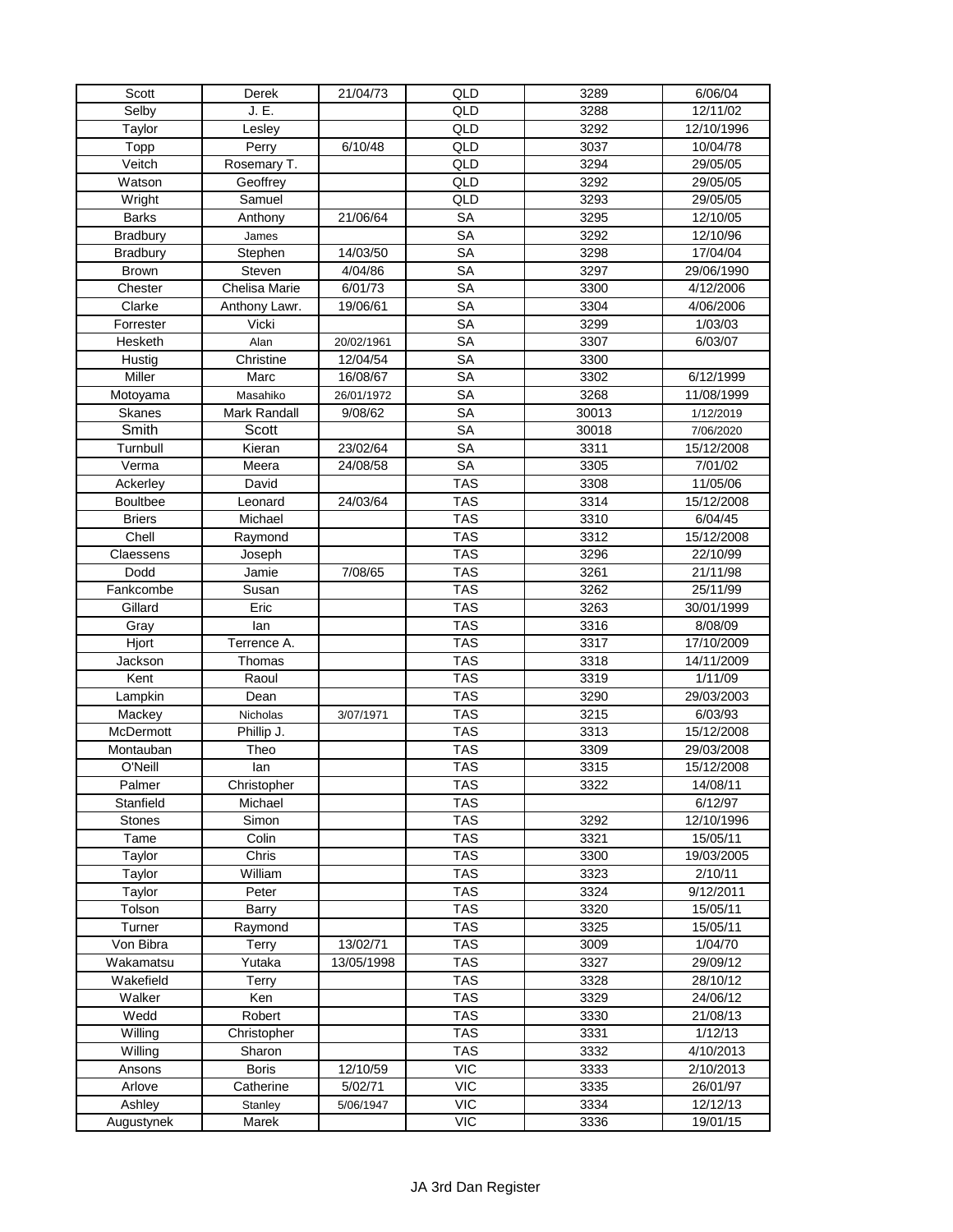| Bam                   | Mohan        | 12/06/1991 | <b>VIC</b>               | 3337  | 30/11/14   |
|-----------------------|--------------|------------|--------------------------|-------|------------|
| <b>Beyers</b>         | Cornelius    | 14/02/65   | <b>VIC</b>               | 3339  | 18/11/14   |
| <b>Black</b>          | Kendall      |            | $\overline{VC}$          | 3341  | 18/11/14   |
| <b>Boehm</b>          | Peter        | 31/05/66   | <b>VIC</b>               | 3342  | 18/11/14   |
| <b>Broecker</b>       | Karl         |            | <b>VIC</b>               | 3338  | 11/10/92   |
| Callaghan             | Graham F.    |            | $\overline{VC}$          | 3984  | 20/04/2018 |
| Casas                 | Omar         | 27/03/67   | <b>VIC</b>               | 3986  | 26/11/2017 |
| Clark                 | Alan         |            | <b>VIC</b>               | 3987  | 26/11/2017 |
| Coatsworth            | Andrew       | 8/03/72    | <b>VIC</b>               | 3985  | 26/11/2017 |
| Coughlan              | Paul         |            | <b>VIC</b>               | 3988  | 26/11/2017 |
| Curren                | Darren       |            | <b>VIC</b>               | 3991  | 12/11/2017 |
| Domino                | Peter        |            | <b>VIC</b>               | 3990  | 17/12/2017 |
|                       | Benjamin     | 4/08/83    | $\overline{VC}$          | 3989  | 2/11/2017  |
| Donegan<br>Dos Santos |              |            | <b>VIC</b>               | 3992  | 17/06/2017 |
|                       | Ivo<br>Peter |            | <b>VIC</b>               | 3266  | 17/09/99   |
| Gagliardi             |              |            |                          |       |            |
| Grogan                | Graeme       | 2/09/1956  | <b>VIC</b><br><b>VIC</b> | 3997  | 8/12/2015  |
| Iverson               | Dennis       | 17/01/81   |                          | 3996  | 1/03/2016  |
| James                 | Keith        | 22/06/34   | <b>VIC</b>               | 3244  | 30/03/97   |
| James                 | Keith        | 22/06/39   | <b>VIC</b>               | 3993  | 25/01/2017 |
| Jenkins               | Steven       | 14/07/66   | <b>VIC</b>               | 3994  | 31/03/2017 |
| Karney                | David        | 12/04/1968 | <b>VIC</b>               | 30017 | 8/11/2019  |
| Kelly                 | Daniel       | 31/10/77   | <b>VIC</b>               | 3995  | 30/06/2008 |
| Kelly                 | Robert       | 8/09/52    | $\overline{VC}$          |       | 8/03/74    |
| Koziel                | Peter        |            | <b>VIC</b>               | 30008 | 11/11/2018 |
| Legaud                | Christophe   | 12/07/76   | <b>VIC</b>               | 30009 | 1/12/2018  |
| Leoni                 | Edmund       |            | $\overline{VC}$          | 30010 | 23/04/2019 |
| McMahon               | Gary         |            | <b>VIC</b>               | 30011 | 23/04/2019 |
| McPhee                | Garry        | 11/02/61   | <b>VIC</b>               | 30006 | 8/12/2018  |
| Nabulsi               | David John   |            | <b>VIC</b>               | 30012 | 20/05/2019 |
| Newman                | Ε.           |            | <b>VIC</b>               | 30007 | 11/11/2018 |
| Pekli                 | Maria        |            | <b>VIC</b>               | 30005 | 24/11/2018 |
| Pettett               | David        | 23/10/1964 | <b>VIC</b>               | 30003 | 14/07/2018 |
| Posselt               | Kevin        | 2/12/66    | $\overline{VC}$          | 30004 | 9/09/2018  |
| Prime                 | Kevin        | 13/03/59   | <b>VIC</b>               | 3326  | 21/06/12   |
| Richardson            | Hunter       | 18/01/1964 | <b>VIC</b>               | 30001 | 8/09/2018  |
| Rolund                | Luke         |            | <b>VIC</b>               | 3998  | 3/07/2016  |
| Serrano               | Francesco    | 31/07/73   | <b>VIC</b>               | 3999  | 3/05/2015  |
| Shields               | Michael S.   |            | <b>VIC</b>               | 30002 | 8/09/2018  |
| Sinclair              | Gordan       |            | <b>VIC</b>               | 3998  | 8/12/2015  |
| Slade                 | Lynnette J.  |            | VIC                      |       | 1/08/81    |
| Slade                 | Warwick      |            | VIC                      |       | 1/08/81    |
| Spaull                | Vincent R    | 19/04/56   | VIC                      |       | 5/07/81    |
| Stuart                | Stephen      | 27/11/62   | $\overline{VC}$          |       | 4/10/81    |
| Sullivan              | Lara         | 26/10/69   | <b>VIC</b>               |       | 3/05/86    |
| Sullivan              | Rebecca      | 11/09/72   | <b>VIC</b>               |       | 21/09/86   |
| Swanton               | Wayne        |            | $\overline{VC}$          |       | 30/09/84   |
| Szabo                 | Gabor        |            | <b>VIC</b>               |       | 19/12/84   |
| Taylor                | George       |            | <b>VIC</b>               |       | 21/09/86   |
| Thynne                | Rodney       |            | <b>VIC</b>               |       | 21/09/86   |
| Van Achteren          | Michael      |            | <b>VIC</b>               |       | 5/12/88    |
| White                 | Peter        |            | VIC                      |       | 15/06/89   |
| Whitehead             | Neil         | 9/05/72    | VIC                      | 3057  |            |
| Wood                  | Cliff        |            | $\overline{VC}$          | 3090  | 25/05/82   |
| Young                 | Michael      |            | <b>VIC</b>               | 3093  | 29/05/82   |
| Davis                 | Stockley     |            | <b>WA</b>                | 3098  | 3/03/93    |
| Furchow               |              |            | <b>WA</b>                | 3099  |            |
|                       | Jurgen       |            |                          |       | 18/02/83   |
| Galzier               | Allan        |            | <b>WA</b>                | 3151  | 6/09/87    |
| Ganzer                | Tony         |            | <b>WA</b>                | 3152  | 6/09/87    |
| Hoddy                 | Diane        |            | WA                       | 3159  | 10/10/88   |